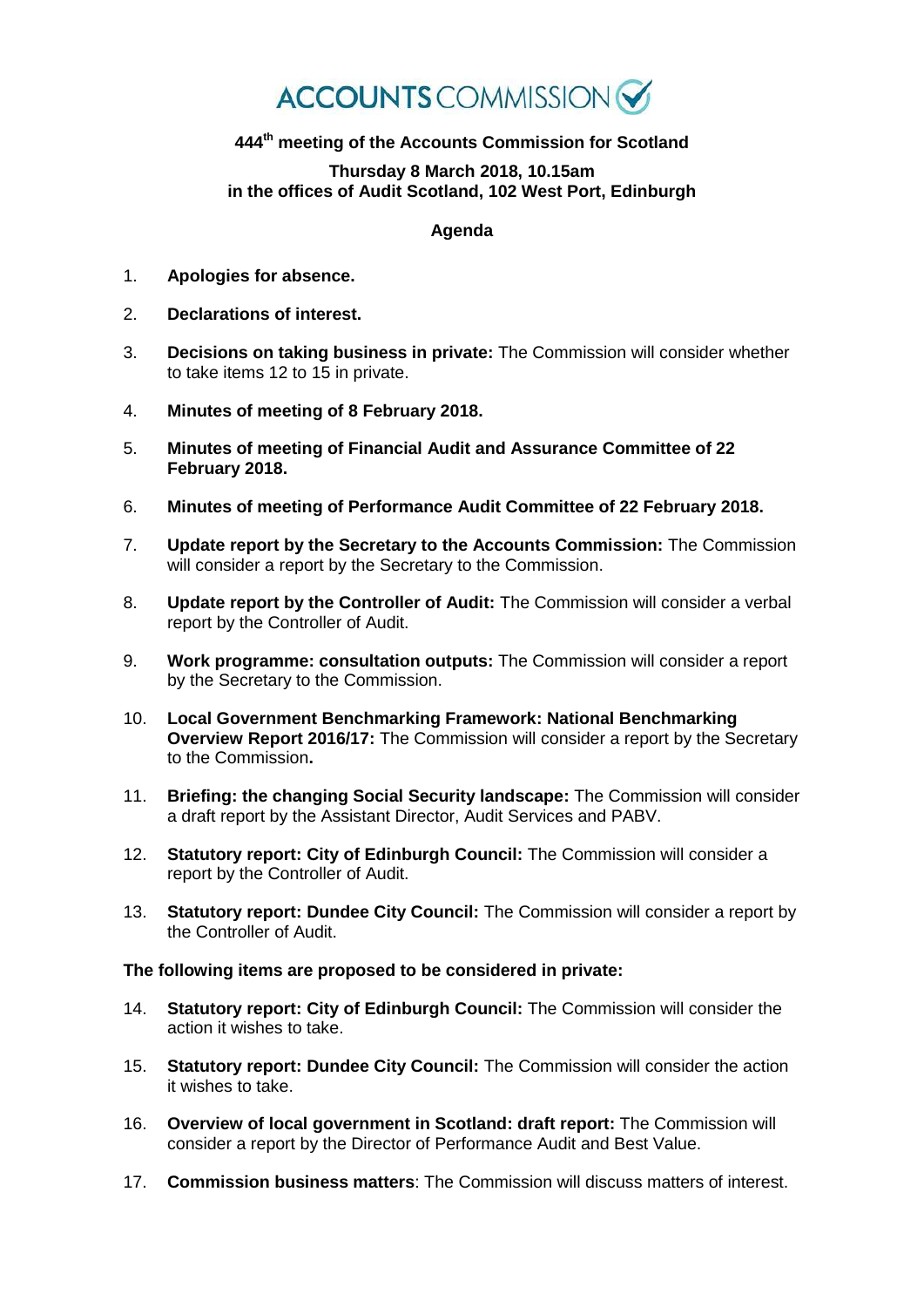- \* It is proposed that items 14 to 17 be considered in private because:
	- Items 14 and 15 require the Commission to consider actions in relation to a report by the Controller of Audit. The Commission is then obliged by statute to inform the council in question of its decision, which the Commission does before making the decision public.
	- Item 16 proposes a draft audit report, which the Commission is to consider and consult appropriately with stakeholders if necessary before publishing.
	- Item 17 may be required if there are any confidential matters that require to be discussed outwith the public domain. The Chair will inform the meeting in public at the start of the meeting if this item is required and what it covers.